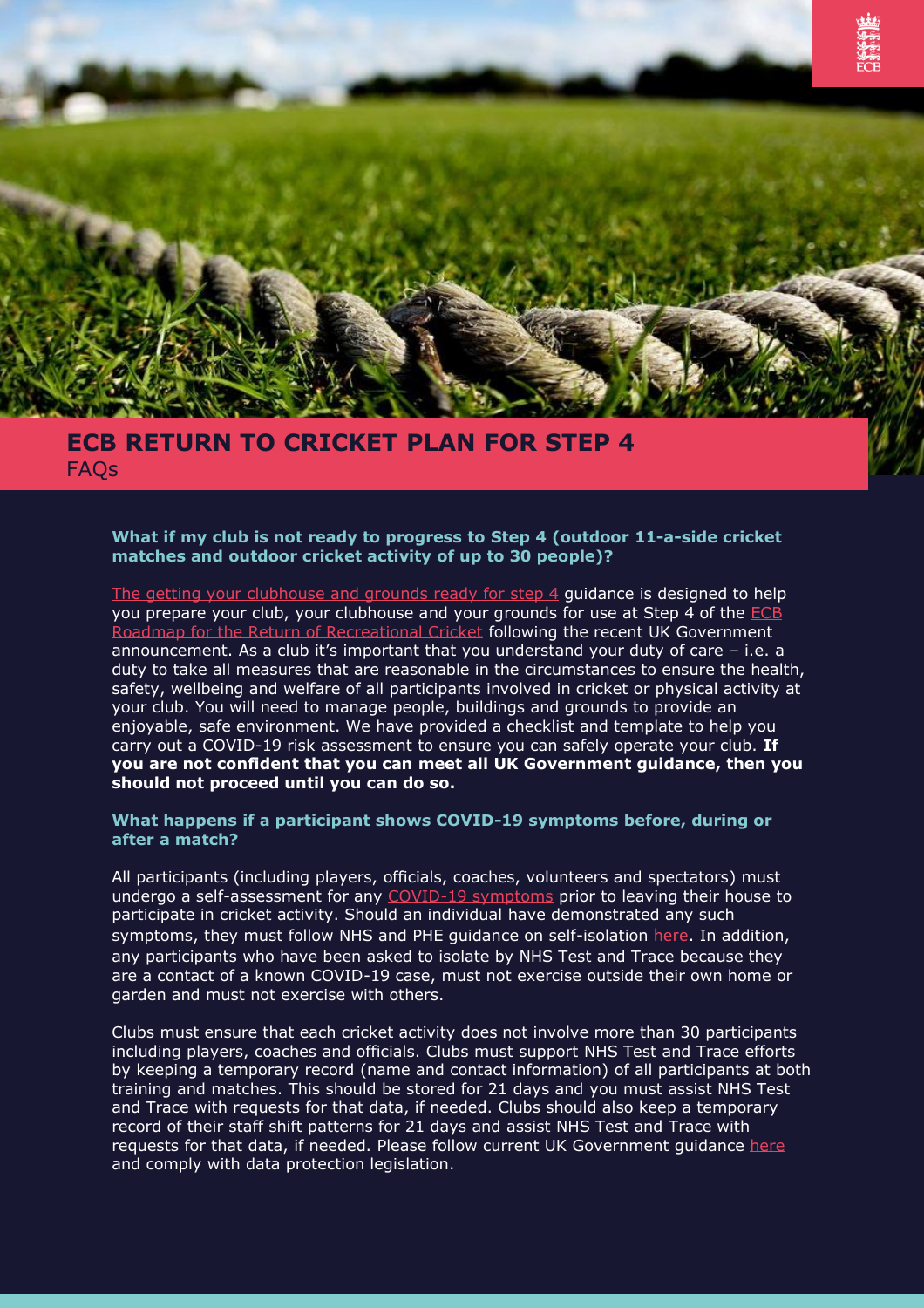Clubs must have a plan in place to deal with a situation where someone starts to show symptoms of COVID-19 whilst they are at the Club and this should be covered in the COVID-19 risk assessment and check list outlined in the "[getting your clubhouse and](https://i.emlfiles4.com/cmpdoc/0/8/7/0/3/1/files/88555_getting-your-clubhouse-ready-for-opening.pdf)  [grounds ready for step 4](https://i.emlfiles4.com/cmpdoc/0/8/7/0/3/1/files/88555_getting-your-clubhouse-ready-for-opening.pdf)" guidance:

- 1. Maintain social distancing.
- 2. If the person is able to travel home safely they should travel home and manage their symptoms in accordance with NHS and PHE guidance available [here.](https://www.nhs.uk/conditions/coronavirus-covid-19/symptoms/)
- 3. If the person is too unwell to travel home safely, they should be isolated from everyone else and someone from their household contacted to make safe arrangements – if that is not possible then phone 111 and follow instructions.
- 4. Make sure that the isolation area is well ventilated and then cleaned carefully using suitable cleaning products and PPE in accordance with [COVID-19:](https://www.gov.uk/government/publications/covid-19-decontamination-in-non-healthcare-settings/covid-19-decontamination-in-non-healthcare-settings) [cleaning in non-healthcare settings guidance.](https://www.gov.uk/government/publications/covid-19-decontamination-in-non-healthcare-settings/covid-19-decontamination-in-non-healthcare-settings)

Clubs should encourage all participants to report any infection of their household to the NHS Test and Trace system following use of the facility to limit the spread of the virus **<https://www.gov.uk/guidance/nhs-test-and-trace-how-it-works>**.

# **What is the difference between cricket that is now deemed permissible by the UK Government (Step 4) and 'normal cricket' (Step 5)?**

Cricket is a non-contact sport, played in large outdoors spaces and with natural social distancing built into the game, meaning that minimal adaptations to the game are needed to ensure matches are run safely. The key adaptations that form part of Step 4 include:

- Running lines for batters to ensure players remain 2m apart
- Social distancing to remain in place during breaks in play (e.g. wicket celebrations, innings breaks, tactical discussions etc.)
- Regular cleaning of the ball by the fielding captain and applying hand sanitiser to participants' hands (every 6 overs or 20 minutes)
- Players to turn up ready to play
- Teas are not permitted within current UK Government guidelines, mainly as they are usually served as a buffet. All participants should bring their own food.

# **What measures should be taken to safely share equipment? E.g. helmets, umpire counter, scorebooks etc.**

The sharing of equipment must be avoided where possible, particularly equipment used around the head and face e.g. helmets. Where equipment is shared, all participants must practise strict hand hygiene before and after use and the equipment must be cleaned before use by another person. To support this, strict and regular hand hygiene is required and clubs should be prepared with the appropriate cleaning products at all times.

# **How can my club ensure that safe practice (e.g. first-aid etc.) is maintained with restricted use of facilities including changing rooms?**

As part of a club's duty of care (and under Health and Safety law if you have employees), clubs should make first aid provision available. St John Ambulance have provided an online guide for carrying out first aid during the COVID period, including on how to modify CPR – let your first aiders know about it – it's available [here.](https://www.sja.org.uk/get-advice/first-aid-advice/covid-19-advice-for-first-aiders/) Make sure that even if parts of the building are restricted that the following are available to all users: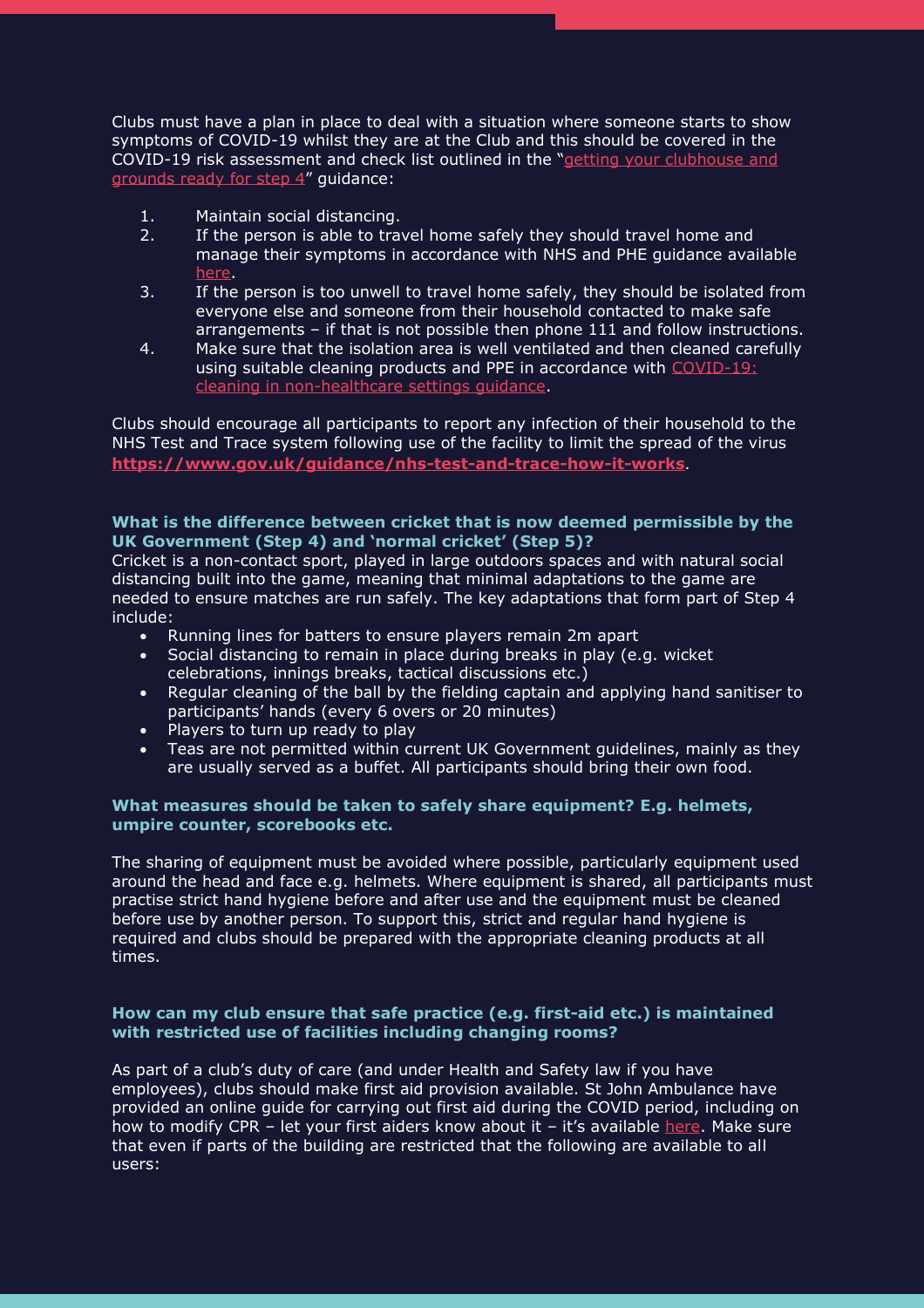- Your First Aid kit(s) including suitable PPE (gloves, suitable face coverings/masks, disposable apron, hand sanitiser) and that you have somewhere safe to dispose of this PPE once used.
- Your Automated External Defibrillator (AED) if you have one check that it is functioning properly (e.g. warning light status) and has been serviced as per the manufacturer's instructions.

# **What safeguarding plans should we have in place to avoid children, vulnerable people and adults getting changed in public?**

Normal safeguarding procedures apply and should be observed during all activities. For the purpose of match play we strongly encourage all players to arrive at the ground prepared in a way whereby no clothing needs to be removed. Under current UK Government guidance, changing rooms must remain closed but, if required, clubs should consider providing a safe, individual, private space for a player to use to put on protective equipment that cannot be worn outside of their kit (e.g. a box) or that cannot be put on in advance of arriving at the ground*.*

# **What does this guidance mean if our players or our club are located within a lockdown area?**

Clubs must always consider whether there are local restrictions in place in their area. If so, Clubs should first read the guidance relevant to their area as this may supersede UK Government guidance and therefore also Step 4 guidance. Cricket activity may need to be adapted or curtailed if the overall threat level or community prevalence of COVID-19 dictates. Local lockdowns are still a relatively new concept and as we learn more about them we will share relevant information and guidance.

# **Are there different rules for elite cricket?**

Yes - the UK Government has published guidance for the first four stages of the proposed five stage framework for returning to full, unrestricted elite sporting competition to assist elite sport organisations to deliver a safe return to training and elite sporting competition for their athletes and staff.

# **Why do we need 'batting lines'?**

In Step 5 or "normal cricket" a batter would consistently run, within close proximity, past a bowler completing their follow through. This has been a factor of the game which we need to adapt in order to comply with social distancing to help mitigate the risk of transmission of COVID-19.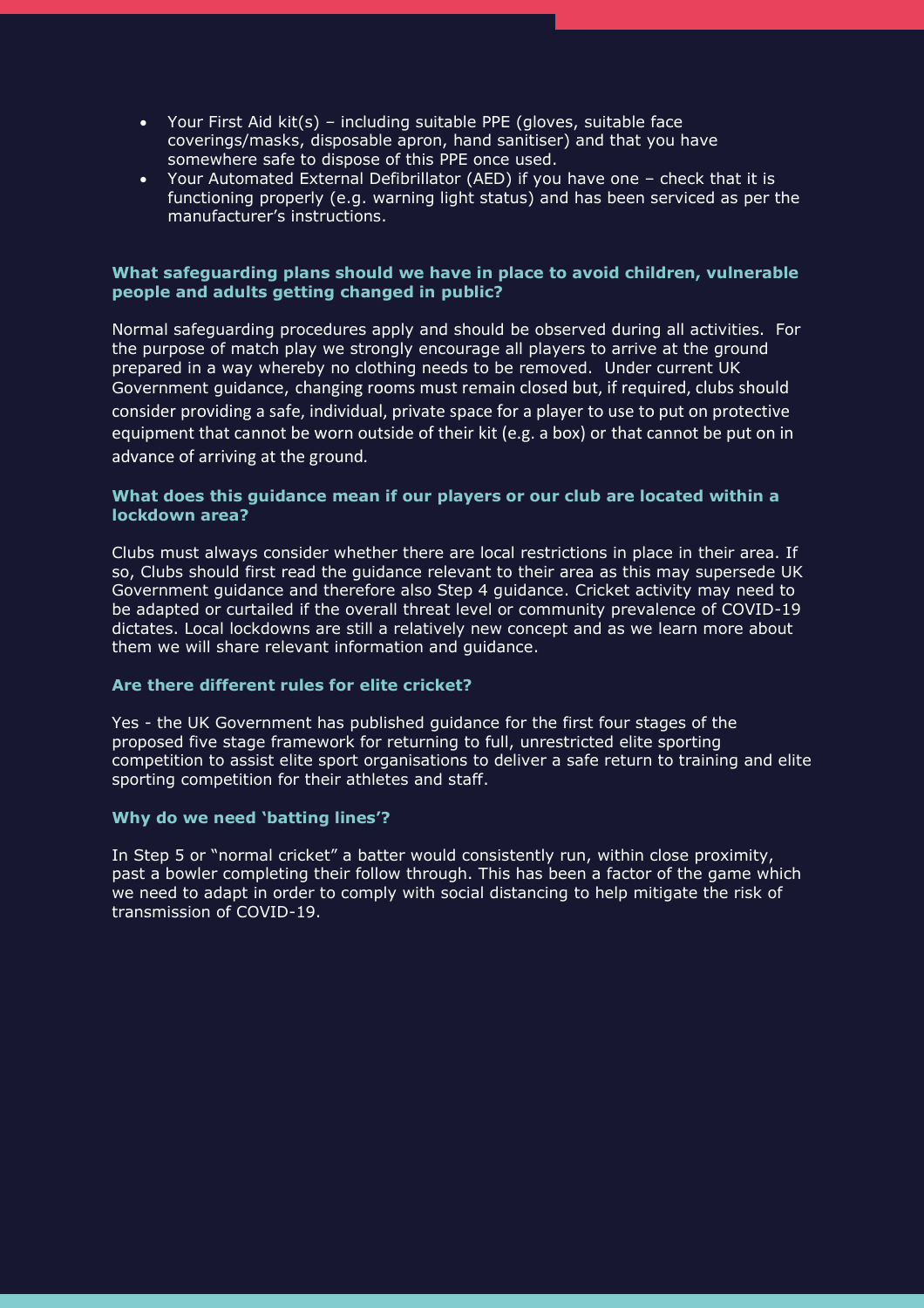#### **How should we use the batting lines?**

Groundskeepers should prepare small white lines at least 2m either side of the return crease, as per the diagram below.

The non-striking batter should run outside of the lines at all times in order to maintain social distancing from the batter on strike and the bowler.



Pitches are normally centred at 10 feet (3.05 m) or 9 feet (2.74 m) but this does vary from ground to ground. You should check with your grounds manager before marking.

For stand-alone single pitches (often non-turf pitches) your marks should be at least 2 m from the edge of the pitch. For non-turf pitches on the edge of squares you should make sure that the mark on the 'square side' is at least 2 m from the non-turf pitch and in between grass pitches, not down the middle of the first pitch.

#### **What if the bowler needs to field the ball from within the batting line?**

We appreciate that there might be limited moments within a match in which it is not easy to follow social distancing. However, for all activity (except in the limited circumstances set out below), the relevant UK Government social distancing guidance should be adhered to at all times.